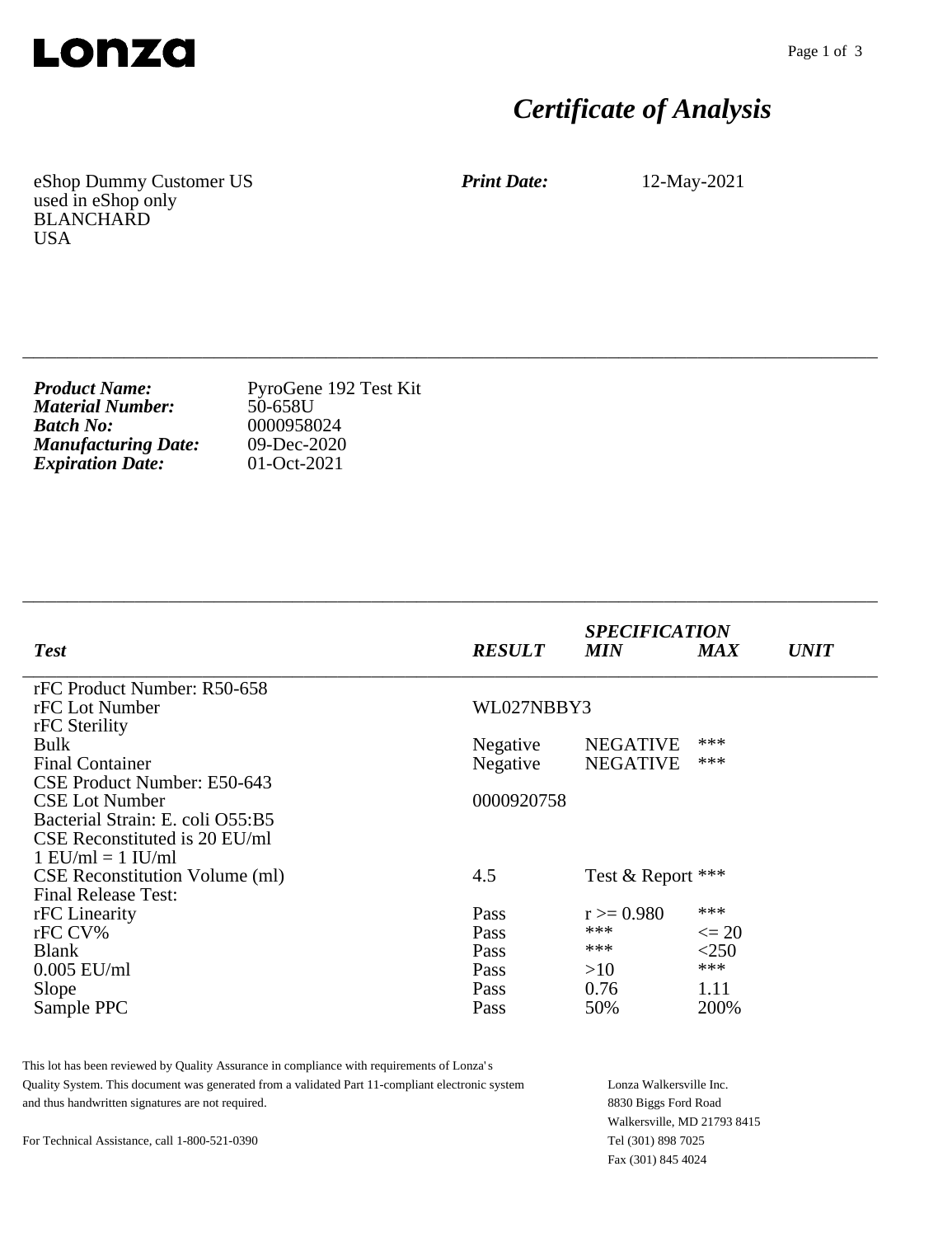

## *Certificate of Analysis*

eShop Dummy Customer US used in eShop only BLANCHARD USA

*Print Date:* 12-May-2021

| <b>Product Name:</b>       | PyroGene 192 Test Kit |
|----------------------------|-----------------------|
| <b>Material Number:</b>    | 50-658U               |
| <b>Batch No:</b>           | 0000958024            |
| <b>Manufacturing Date:</b> | $09$ -Dec-2020        |
| <b>Expiration Date:</b>    | 01-Oct-2021           |

| <b>Test</b>                                                                                                                                                                                                                                                                                                                                                                                                                                                                                                                                                                                                                                                                                                                                                                                                                                                                                                                       | <i><b>RESULT</b></i> | <b>SPECIFICATION</b><br>MIN | <b>MAX</b> | <i>UNIT</i> |
|-----------------------------------------------------------------------------------------------------------------------------------------------------------------------------------------------------------------------------------------------------------------------------------------------------------------------------------------------------------------------------------------------------------------------------------------------------------------------------------------------------------------------------------------------------------------------------------------------------------------------------------------------------------------------------------------------------------------------------------------------------------------------------------------------------------------------------------------------------------------------------------------------------------------------------------|----------------------|-----------------------------|------------|-------------|
| <b>Additional Information:</b><br>The FDA has stated that the use of a Certificate of Analysis exempts a<br>firm from having to perform the RSE/CSE comparison in their own<br>laboratories. However, firms should understand exactly how the LAL<br>manufacturer performs the test. The procedure detailed below represents<br>the test method currently used at Lonza. Duplicate samples from<br>independent endotoxin dilution series are prepared from four (4)<br>separate vials of test CSE. These samples are tested against an<br>endotoxin standard curve prepared from the RSE with the specified lot of<br>reagent. The predicted potency, adjusted for dilution, for each CSE<br>dilution falling within the limits of the RSE standard curve is<br>determined. The overall average potency of all such CSE dilutions is<br>used to determine the reconstitution volume to yield an endotoxin<br>containing 20 EU/ml. |                      |                             |            |             |
|                                                                                                                                                                                                                                                                                                                                                                                                                                                                                                                                                                                                                                                                                                                                                                                                                                                                                                                                   | aah Raltos           |                             |            |             |

\_\_\_\_\_\_\_\_\_\_\_\_\_\_\_\_\_\_\_\_\_\_\_\_\_\_\_\_\_\_\_\_\_\_\_\_\_\_\_\_\_\_\_\_\_\_\_\_\_\_\_\_\_\_\_\_\_\_\_\_\_\_\_\_\_\_\_\_\_\_\_\_\_\_\_\_

\_\_\_\_\_\_\_\_\_\_\_\_\_\_\_\_\_\_\_\_\_\_\_\_\_\_\_\_\_\_\_\_\_\_\_\_\_\_\_\_\_\_\_\_\_\_\_\_\_\_\_\_\_\_\_\_\_\_\_\_\_\_\_\_\_\_\_\_\_\_\_\_\_\_\_\_

## **Leah Baltos**

Electronically signed by Leah Baltos Date: 15-DEC-2020 07:32:49 EST RELEASE ( Inspection Lot: Usage Decision )

This lot has been reviewed by Quality Assurance in compliance with requirements of Lonza's Quality System. This document was generated from a validated Part 11-compliant electronic system and thus handwritten signatures are not required.

Lonza Walkersville Inc. 8830 Biggs Ford Road Walkersville, MD 21793 8415 Tel (301) 898 7025 Fax (301) 845 4024

For Technical Assistance, call 1-800-521-0390